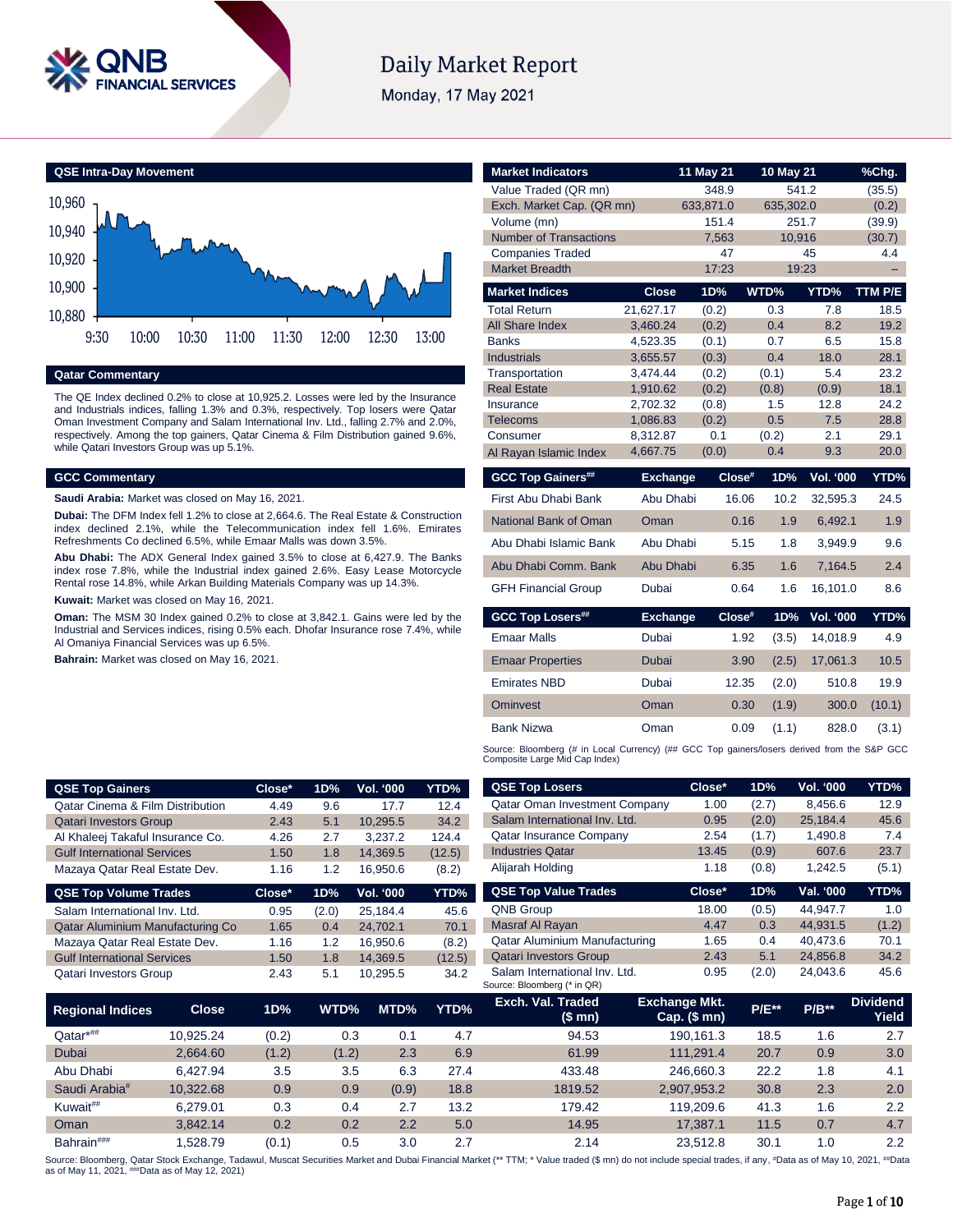### **Qatar Market Commentary**

**Global Economic Data** 

- The QE Index declined 0.2% to close at 10925.2. The Insurance and Industrials indices led the losses. The index fell on the back of selling pressure from Qatari shareholders despite buying support from GCC, Arab and Foreign shareholders.
- Qatar Oman Investment Company and Salam International Inv. Ltd. were the top losers, falling 2.7% and 2.0%, respectively. Among the top gainers, Qatar Cinema & Film Distribution gained 9.6%, while Qatari Investors Group was up 5.1%.
- Volume of shares traded on Tuesday fell by 39.9% to 151.4mn from 251.7mn on Monday. Further, as compared to the 30-day moving average of 293.2mn, volume for the day was 48.4% lower. Salam International Inv. Ltd. and Qatar Aluminium Manufacturing Co. were the most active stocks, contributing 16.6% and 16.3% to the total volume, respectively.

| <b>Overall Activity</b>        | Buy %* | Sell %* | Net (QR)         |
|--------------------------------|--------|---------|------------------|
| Qatari Individuals             | 48.23% | 40.83%  | 25,812,104.7     |
| <b>Qatari Institutions</b>     | 13.56% | 24.12%  | (36, 850, 956.1) |
| Qatari                         | 61.78% | 64.95%  | (11,038,851.4)   |
| <b>GCC Individuals</b>         | 0.35%  | 0.84%   | (1,689,317.0)    |
| <b>GCC</b> Institutions        | 1.14%  | 0.24%   | 3,141,321.6      |
| <b>GCC</b>                     | 1.49%  | 1.07%   | 1,452,004.6      |
| Arab Individuals               | 14.39% | 14.09%  | 1,041,460.1      |
| <b>Arab Institutions</b>       |        |         |                  |
| Arab                           | 14.39% | 14.09%  | 1,041,460.1      |
| <b>Foreigners Individuals</b>  | 5.27%  | 4.09%   | 4,127,030.1      |
| <b>Foreigners Institutions</b> | 17.07% | 15.80%  | 4,418,356.6      |
| <b>Foreigners</b>              | 22.34% | 19.89%  | 8,545,386.7      |

Source: Qatar Stock Exchange (\*as a % of traded value)

# **Date Market Source Indicator Period Actual Consensus Previous** 05/12 US Mortgage Bankers Association MBA Mortgage Applications 07-May 2.10% - -0.90% 05/12 US Bureau of Labor Statistics CPI MoM Apr Apr 0.80% 0.20% 0.80% 0.80% 0.80% 05/12 US Bureau of Labor Statistics CPI YoY Apr Apr 4.20% 3.60% 2.60% 05/13 US Department of Labor **Initial Jobless Claims** 08-May 473k 490k 507k 05/13 US Department of Labor Continuing Claims Continuing Claims 01-May 3655k 3650k 3700k 05/14 US Federal Reserve **Industrial Production MoM** Apr 0.70% 0.90% 2.40% 05/14 US Federal Reserve Capacity Utilization Apr 74.90% 74.90% 74.40% 05/14 US Federal Reserve **Manufacturing (SIC) Production** Apr 0.40% 0.30% 3.10% 05/12 UK UK Office for National Statistics GDP QoQ 10 10 -1.50% -1.60% 1.30% 1.30% 05/12 UK UK Office for National Statistics GDP YoY 10 1Q -6.10% -6.10% -7.30% -7.30% 05/12 UK UK Office for National Statistics Monthly GDP (MoM) Mar 2.10% 1.50% 0.70% 05/12 UK UK Office for National Statistics Industrial Production MoM Mar 1.80% 1.00% 1.00% 1.00% 05/12 UK UK Office for National Statistics Industrial Production YoY Mar 3.60% 2.90% -3.50% -3.50% 05/12 UK UK Office for National Statistics Manufacturing Production MoM Mar 2.10% 1.00% 1.50% 05/12 UK UK Office for National Statistics Manufacturing Production YoY Mar 4.80% 3.70% -4.20% 05/12 Germany German Federal Statistical Office CPI MoM Apr Apr 0.70% 0.70% 0.70% 0.70% 0.70% 05/12 Germany German Federal Statistical Office CPI YoY **Apr** 2.00% 2.00% 2.00% 2.00% 2.00% 05/12 France INSEE National Statistics Office CPI MoM Apr Apr 0.10% 0.20% 0.20% 0.20% 05/12 France INSEE National Statistics Office CPI YoY Apr Apr 1.20% 1.30% 1.30% 1.30% 05/11 China National Bureau of Statistics CPI YoY Apr Apr 0.90% 1.00% 0.40% 05/11 China National Bureau of Statistics PPI YoY Apr Apr 6.80% 6.50% 4.40% 05/12 India India Central Statistical Organisation Industrial Production YoY Mar 22.40% 20.00% -3.40% 05/12 India India Central Statistical Organisation CPI YoY Apr Apr 4.29% 4.10% 5.52%

Source: Bloomberg (s.a. = seasonally adjusted; n.s.a. = non-seasonally adjusted; w.d.a. = working day adjusted)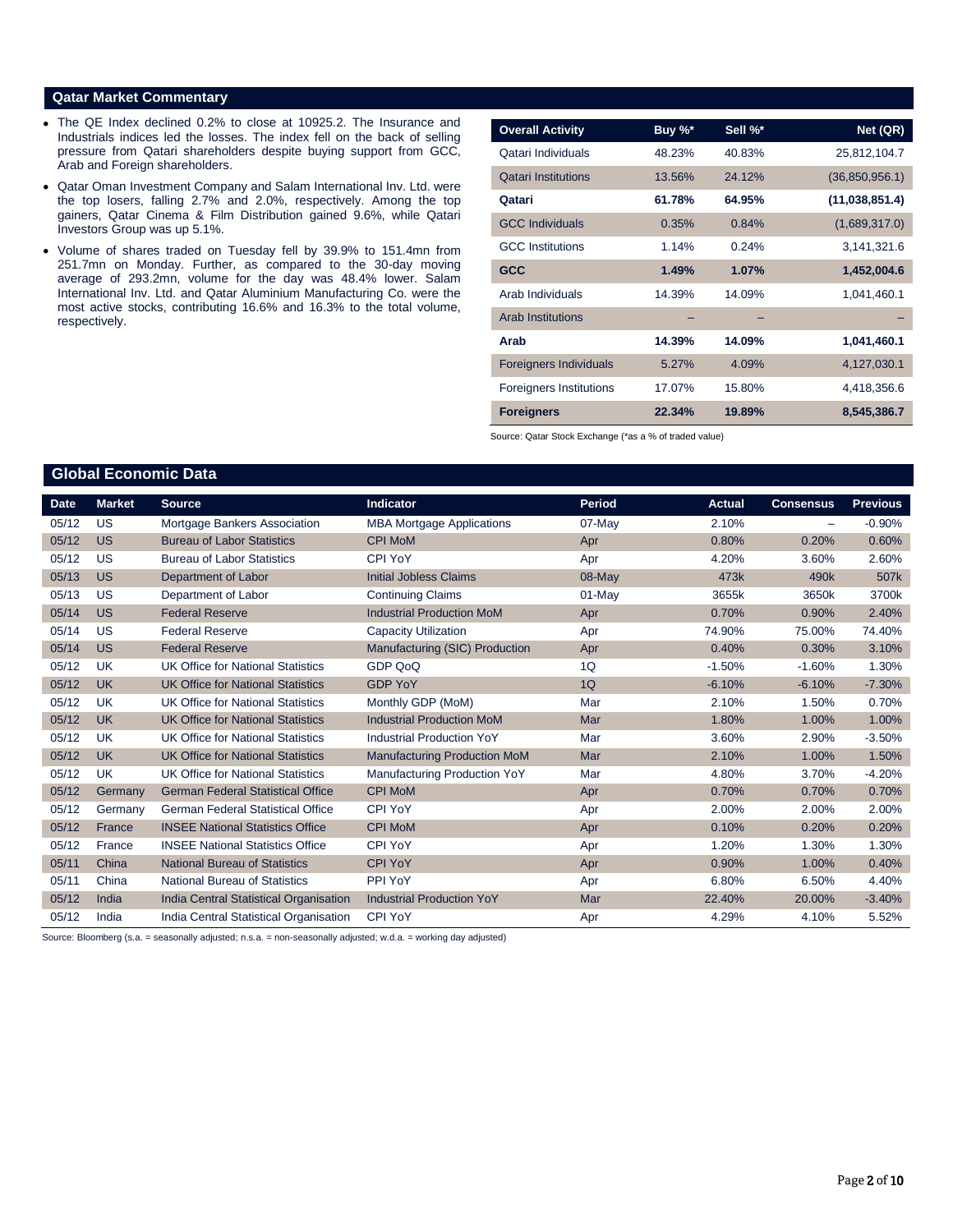## **News**

### **Qatar**

- **QGRI posts net profit of QR46.9mn in 1Q2021 –** Qatar General Insurance & Reinsurance Company's (QGRI) net profit rose 317.6% YoY (but declined 17.2% on QoQ basis) to QR46.9mn in 1Q2021. The company's Net earned premiums came in at QR26.5mn in 1Q2021, which represents a decrease of 9.7% YoY (-10.3% QoQ). EPS amounted to QR0.054 in 1Q2021 as compared to QR0.013 in 1Q2020. (QSE)
- **MSCI includes QIGD in its Qatar Small Cap index –** Global index compiler Morgan Stanley Capital International (MSCI) has included Qatari Investors Group (QIGD) as a constituent of its MSCI Qatar Small Cap index, effective as of the market close of May 27, 2021. This comes following MSCI's semi-annual index review (SAIR) and its subsequent announcement on May 11, 2021. The company's inclusion by MSCI demonstrates the greater confidence of capital markets in QIGD. The group is a diversified conglomerate listed on the Qatar Stock Exchange. The group owns and operates several subsidiaries in diverse sectors. Historically, the group's focus has been on B2B operations. Its subsidiaries are a mix of organically grown enterprises and international partnerships. Its brands have an established presence and a record of accomplishment in the Qatari market, serving flagship projects, customers and facilities in the private and public sectors. (QSE, Gulf-Times.com)
- **MRDS considering strategic tie up for Ariane City project –** Mazaya Real Estate Development (MRDS) is planning a strategic tie up with Ariane Real Estate to develop part of the Ariane City project. The project, which is under implementation, is expected to complete phase 1 by the second half of this year. "Mazaya Real Estate Development is considering a strategic partnership with Ariane Real Estate to develop part of the Ariane City project located in Mesaimeer, where the Company had reached an advance stage of studying this partnership," said MRDS in its recent report. "The project is under implementation and is expected to complete phase 1 by the second half of 2021 as the city offers a harmonious mix of residential buildings and commercial spaces such as Boulevard Street, hospitality, various uses and commercial spaces, as well as retail and entertainment spaces," it said. In January this year, MRDS had announced acquisition of four residential buildings in the Al Sadd area for a total value of QR150mn. The buildings consist of 155 housing units, divided into two types of apartments, including three-bedroom apartments and two-bedroom apartments, and each building contains a swimming pool, two gyms, and parking for 165 cars. Spread across a total building area of 6,659 square meters, the buildings are located in a vital location in the Al Sadd area. MRDS is also working on Marina Plaza project. The company had announced the completion of the study on changing the scheme of the Marina project discussing with Qatar Foundation for Education, Science and Community Development (the owner of the land), and it was approved to change the activity to commercial and residential project in two phases. "The scheme of first phase contains commercial spaces facing the marina of up to 33,000 square meters that provide various and varied activities such as restaurants, cafes, retail stores. The company is planning to operate this phase by the summer of 2022 before the start of the World Cup," said the company. As per the company, the second stage would begin immediately after the completion of the tournament and contains more than 200 apartments of a variety of (one and two rooms), all of which would be offered for rent. Mazaya is currently working on obtaining the necessary approvals for the project from Lusail and concerned authorities. (Peninsula Qatar)

 **Al Faleh Educational Holding discloses the Semi-annual financial statement of 2021 –** Al Faleh Educational Holding disclosed the interim financial statement for the period ending February 28, 2021. The financial statements revealed a Net Profit of QR8,085,596 for the current period. The Earnings per share (EPS) amounted to QR0.034 as of February 28, 2021. (QSE)

- **Qatar capital market seen set for advent of REITs to enhance investment portfolio –** Qatar's capital market awaits the advent of the REITs or real estate investment trusts, a move that would enhance the investment portfolio for the investors. It is understood that the deliberations regarding these instruments at the highest levels have been completed and this comes after the Qatar Financial Centre Regulatory Authority had amended its rules to allow their introduction. There was a "strategic session" between the Qatar Stock Exchange (QSE) and the Qatar Financial Market Authority (QFMA) early this February, where discussions centered on various topics. However, it could not be ascertained whether the introduction of REITs were touched upon. "As far as we know, it is in the advanced stage" (of being introduced), an analyst with a leading investment firm told Gulf Times. Had it not been for the pandemic, it would have dotted the capital market by now, he added. Terming that the delay in introducing the REITs is a "blessing in disguise"; he said the slowdown (owing to the lockdown and other restrictions) had impacted all sectors, particularly the retail, commercial, and hotel sectors, and would have weighed on the rental earnings received by REITs from these sectors. However, the present situation is different as the non-energy private sectors, especially construction and real estate, are looking optimistic, supported by the widening inoculation against the COVID-19. The strengthened confidence has been reflected in the country's purchasing managers' index and the permits issued in the real estate sector, the market sources said, adding REITs are also good investment option in the present soft (interest) rate regime. Moreover, Qatar has seen "significant" jump in residential sales, especially in Lusail, in the recent months after the government allowed the expatriates to purchase real estate in 10 zones, a Cushman & Wakefield report had said. The cabinet resolution No 28 of 2020 allowed real estate investment funds that will specialize in property investment in the various regions and this decision will provide an opportunity that was previously unavailable to middle and limited-income citizens to invest in the real estate sector. (Gulf-Times.com)
- **Reuters: Qatar Petroleum in talks with Chinese firms on LNG project –** Qatar Petroleum is in talks with Chinese state firms, including PetroChina and Sinopec, for stakes in Qatar's North Field expansion, Reuters reports, citing three unidentified people familiar. PetroChina was discussing a 5% stake, one of the people told Reuters. Exxon Mobil, Shell, ConocoPhillips, Total, Chevron and Eni also invited to bid for a share. PetroChina, Sinopec did not respond to Reuters' requests for comment; QP, Chevron and Total did not comment. ConocoPhillips told Reuters it was preparing a competitive bid for the North Field expansion; an Eni spokesman said it was considering a bid. (Bloomberg)
- **Amir, Saudi crown prince discuss ways to bolster ties –** His Highness the Amir Sheikh Tamim bin Hamad Al-Thani and Saudi Arabia's Crown Prince, Deputy Prime Minister and Minister of Defense, Mohamed bin Salman bin Abdulaziz Al-Saud have held talks at Al Salam Palace in Jeddah. At the beginning of the session, the crown prince welcomed the Amir and the accompanying delegation to Saudi Arabia, conveying the greetings of the Custodian of the Two Holy Mosques King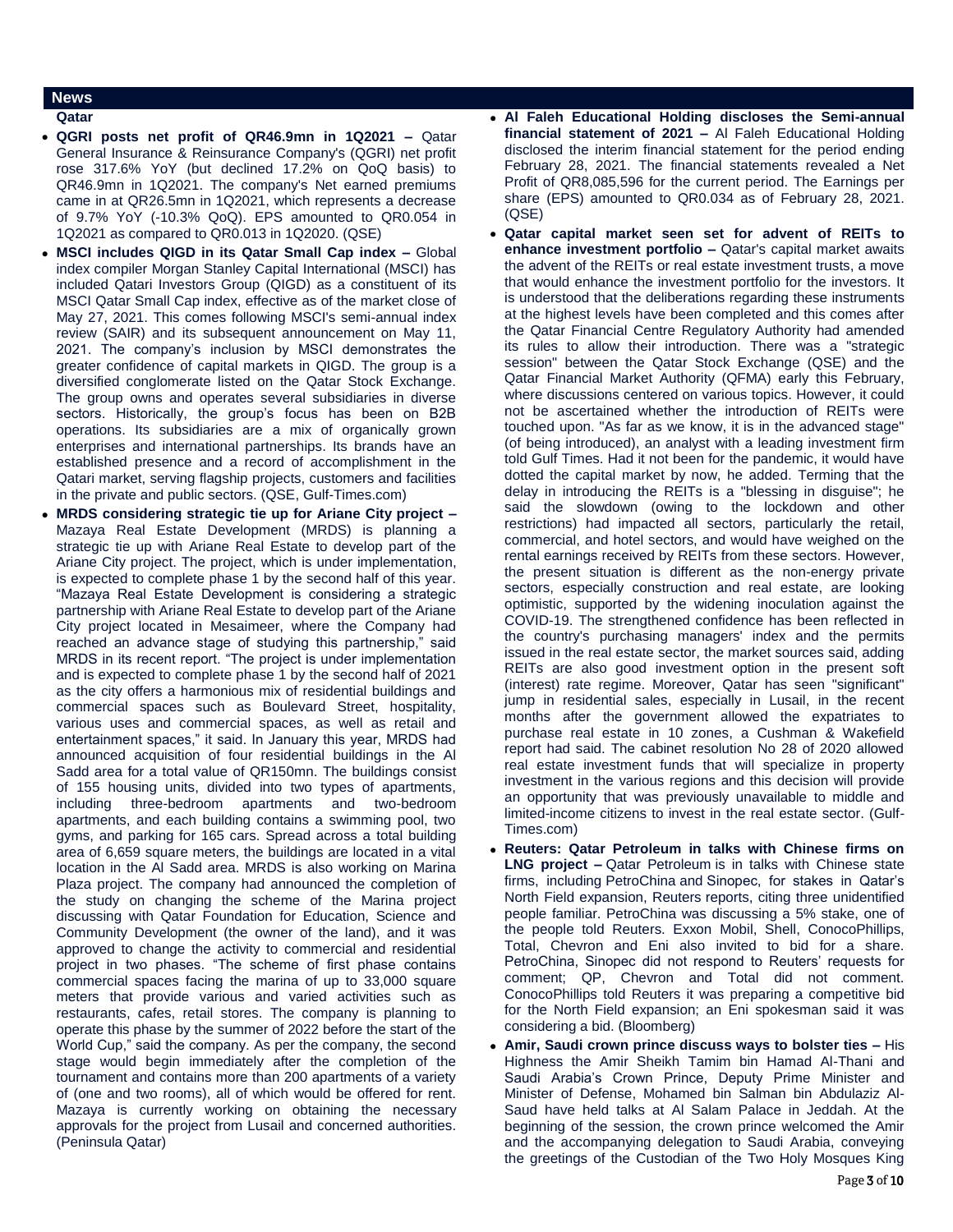Salman bin Abdulaziz Al-Saud. For his part, the Amir expressed his greetings to the Saudi king. The Amir and the Saudi crown prince exchanged greetings on the advent of Eid al-Fitr, praying to Allah the Almighty to accept all good deeds and bless the occasion for the Arab and Islamic Ummah. The session dealt with discussing brotherly bilateral relations and the means to enhance them in different fields, in addition to discussing the most prominent regional and international issues, particularly developments in the region. (Gulf-Times.com)

- **LNG shipments from Qatar to UAE to resume, signaling improving ties –** A liquefied natural gas (LNG) tanker that loaded cargo from Qatar is signaling the UAE as its destination, the first such shipment since mid-2017, reflecting improving ties between the countries. LNG tankers sometimes change destination, but if the shipment is completed, this would be the first time a Qatari LNG cargo has been shipped to the UAE since May 2017, ship-tracking data from Refinitiv Eikon and data intelligence firm Kpler showed. The tanker, Al Ghariya, loaded a cargo from Ras Laffan on May 10 and is at anchor but is showing that it is due to discharge the cargo in Jebel Ali, in the UAE, on May 13, data showed. Another LNG tanker, Al Gattara, which had loaded from Ras Laffan on May 5 had also initially signaled Jebel Ali as its destination but diverted to Asia, Kpler analyst Rebecca Chia said. Both tankers are on long-term charter to Qatargas, she added. Qatar has also resumed monthly exports of condensate to the UAE since February, shipping data on Refinitiv Eikon showed. (Reuters)
- **PSA: Qatar's CPI for April 2021 up 0.06% MoM –** Qatar's consumer price index (CPI) for April 2021 increased by 0.06% MoM to reach 97.24 points, while on a YoY basis, an increase of 1.02% was recorded in the general index (CPI) compared to April 2020, data from the Planning and Statistics Authority (PSA) showed. A MoM analysis of CPI for April 2021 showed an increase in indices of five main groups: recreation and culture (1.56%), miscellaneous goods and services (1.35%), transport (0.96%), furniture and household equipment (0.24%), and education (0.05%). A decrease was recorded in food and beverages by 1.19%. This was followed by clothing and footwear (0.97%); housing, water, electricity and other fuel (0.52%); restaurants and hotels (0.13%); and communication (0.10%). Tobacco and health remained flat at the last month's price level. A comparison of April 2021 CPI with April 2020 (annual change) showed an increase in the general index (CPI) by 1.02%. This YoY price increase was due to rising prices in six groups: transport (13.40%), restaurants and hotels (6.55%), communication (4.03%), education (3.79%), miscellaneous goods and services (3.57%), and furniture and household equipment (3.29%). A decrease in price levels was recorded in recreation and culture (7.83%); housing, water, electricity and other fuel (5.81%); clothing and footwear (5.75%); food and beverages (0.40%) and health (0.07%). No changes were recorded on tobacco. The CPI of April 2021, excluding the housing, water, electricity and other fuel group stands at 99.65 points, recorded an increase of 0.20% compared to the index of March 2021, and a 2.80% increase when compared to the CPI of April 2020. (Gulf-Times.com)
- **PSA: Qatar 1Q trade surplus jumps 19% to QR39.94bn –** Qatar's trade surplus witnessed a robust 19% growth YoY in the first quarter (1Q) of this year as the country's economy rebounded, mainly on the back of non-oil private sector, according to the official statistics. Asia remained the principal destination of Qatar's exports and the first origin of imports as the country saw QR39.94bn trade surplus on trade volumes of QR88.01bn during 1Q2021, said the Planning and Statistics Authority (PSA) data. The Asian region was the principal destination of Qatar's exports and the first origin of Qatar's

imports, representing 81.8% and 40.7% respectively; followed by the European Union, accounting for 7.7% and 31.8% respectively; and the GCC (Gulf Cooperation Council), with 4.1% and 3.2% respectively. The trade volume and balance with Asia were QR62.13bn and QR42.56bn respectively in 1Q2020, European Union (QR12.56bn and -QR2.73bn), the GCC (QR3.39bn and QR1.85bn), and the US (QR4.68bn and - QR0.84bn) in the review period. In 1Q, the trade volume and balance with Oceania were QR0.69bn and -QR0.03bn; Africa (except Arab countries) were QR0.58bn and QR0.33bn; other American countries were QR0.89bn and -QR0.27bn); and other Arab countries were QR1.01bn and -QR0.18bn. The trade balance and volume of Qatar with other countries not specified amounted to QR0.45bn respectively in the review period. Market sources are of optimistic that Qatar's trade volume with the GCC region has the potential to improve with the inoculation drive gathering pace across the region. (Gulf-Times.com)

- **FocusEconomics: Qatar's fiscal balance to scale up to 3% of GDP in 2025 from 1.4% this year –** Qatar's fiscal balance will scale up to 3% of the GDP in 2025 from 1.4% this year, FocusEconomics has said in a report. On the other hand, the country's public debt (as a percentage of the GDP) will fall to 56.9% of the GDP in 2025 from 63.3% this year. The current account balance (as a percentage of the GDP) will rise to 7.5% (2025) from 3.2% this year, FocusEconomics said in its latest country update. Qatar's merchandise trade balance has been projected to top \$45bn in 2025 from \$33.6bn this year. The country's GDP, according to FocusEconomics, will total \$207bn in 2025 from \$168bn this year. GDP per capita will reach \$73,126 (2025) from \$59,772 this year. Next year, it will be \$62,955, \$66,216 (2023) and \$69,679 (2024). Qatar's unemployment rate (as a percentage of active population) will remain a meagre in 0.2% in 2025, from 0.3% this year. The country's inflation, the report noted, will be 1.8% in 2025 and 1% this year. FocusEconomics panelists see a 2.8% rise in Qatar's GDP in 2021, which is unchanged from last month's forecast, before growth of 3.5% in 2022. (Gulf-Times.com)
- **Avangrid to sell \$4bn in shares to Qatar Investment, Iberdrola –** Avangrid shares rose after the company said it would sell a total of \$4bn in shares to Qatar Investment Authority and Iberdrola for \$51.40 per share, the closing price on Tuesday. Qatar Investment Authority will purchase \$740mn of shares; Iberdrola, Avangrid's majority shareholder, will purchase \$3.26bn of shares. Closing of placements expected to occur on May 18. (Bloomberg)
- **USQBC: Qatar aims for 25% electric public transport by 2022 –** Qatar is ramping up efforts in sustainable development, such as water and electricity conservation, which includes plans to convert the country's public transportation to electric by 25% in 2022 and by 100% in 2030, the US-Qatar Business Council (USQBC) stated in a report. The 'Qatar Sustainability Report: A Leader in Green Initiatives', released by the USQBC, includes important information on how Qatar is driving sustainability through its policy, global leadership, and how the country's key projects adhere to the highest sustainability standards. (Gulf-Times.com)
- **CWQ: Qatar retail market-1.5mn square meters –** The total leasable area of organized retail accommodation throughout Qatar, including neighborhood malls, has now surpassed 1.5mn sqm, according to the Cushman and Wakefield Qatar (CWQ). The overall supply in Doha's 20 largest organized retail malls now totals over 1.3mn square meters, following the recent opening of the Galleria at Msheireb, CWQ said in a latest report. In addition to the organized retail malls, outdoor destinations including Souq Waqif, Katara Cultural Village, Medina Centrale, and La Croisette provide more than 230,000sqm of leasable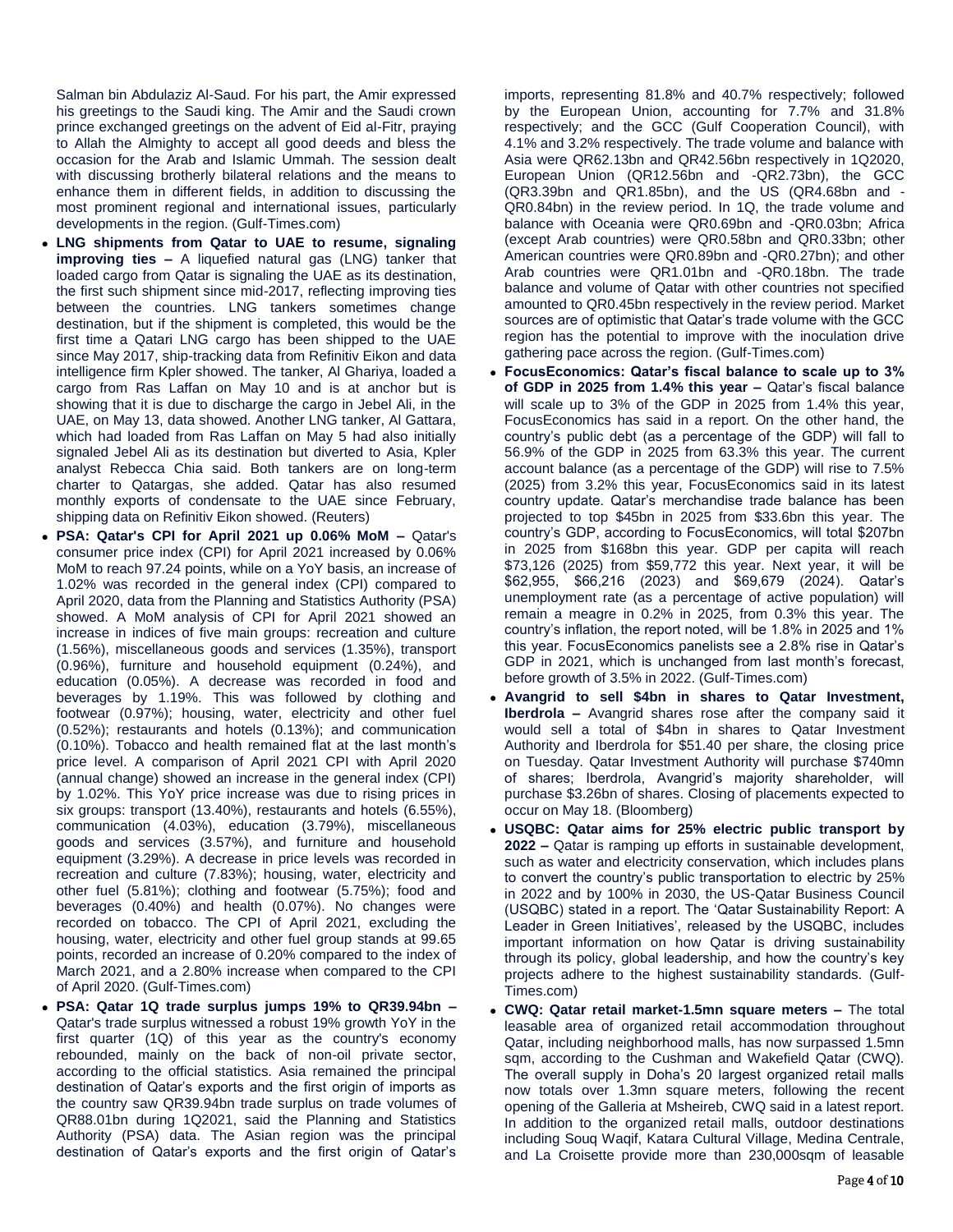space, it said. Following the lifting of most COVID-related restrictions in the fourth quarter, the retail sector performed "relatively well" in Doha in the early months of 2021, according to CWQ. The easing of the Covid-19 related restrictions towards the end of last year saw workplaces, retail malls, restaurants, and other public places return towards pre-pandemic activity in the first quarter  $(1Q)$  – albeit with capacity restrictions and safety measures in place. While footfall increased in Qatar's retail malls in Q1 2021, uncertainty about the duration of lockdown measures from country to country and the accelerating global trend towards online shopping means that many global retail chains have put real-estate acquisition plans on hold over the past 12 months, the report said. (Gulf-Times.com)

- **Weekly realty deals value reach QR527mn between May 2-6 –** The volume of real estate transactions in sales contracts registered with the Real Estate Registration Department at the Ministry of Justice during the period from May 2 to 6 reached QR527.37mn. The weekly bulletin issued by the administration stated that the list of real estate traded for sale included vacant lands, residences, residential buildings, a residential complex, a multi-use space land and commercial buildings. Sales operations were concentrated in the municipalities of Al-Daayen, Al-Rayyan, Doha, Al-Wakra, Umm Salal, Al-Khor, Al-Dhakhira and Al-Shamal. The volume of real estate transaction during the period from April 25 to 29 had reached QR378.56mn. Qatar's real estate sector witnessed deals worth over QR1.99bn in April compared to QR2.57bn in March this year. (Peninsula Qatar)
- **CWQ: Leisure tourism demand surge seen supporting hotel sector in Qatar –** The leisure tourism is gaining prominence, through which hotel sector is slated to strengthen in Qatar, where recovery in tourist numbers, post-pandemic, is likely to be focused on the delivery of new resorts, attractions, and leisure facilities, according to Cushman & Wakefield Qatar (CWQ). CWQ highlighted this in its latest report that also said the ADRs, or average daily rates, in the country's hospitality sector for the first two months of this year stood at QR364, matching the prepandemic levels. "The importance of leisure tourism to Qatar has increased over the past year as the increasing reliance on online meeting facilities is likely to have a prolonged impact on global and regional business travel," it said in a report. The report also said the hospitality sector is expected to see recovery in the Gulf Cooperation Council (GCC) from where visitors made up almost 50% of arrivals in the past. "While we expect to see a significant boost in visitor numbers, particularly from Saudi Arabia, any potential return to pre-blockade performance is unlikely until Covid-19 vaccinations are at a more advanced stage and quarantine restrictions are eased throughout the region," CWQ said. (Gulf-Times.com)
	- **International**
- **UN: Global economic growth to mask widening inequality in 2021 –** The world economy will fare better this year than previous projections indicated, but a slow roll-out of COVID-19 vaccines in many developing countries will hamper their economic recoveries, the United Nations (UN) said. Global economic growth is expected to reach 5.4% this year, bouncing back from 2020's contraction of 3.6% and picking up from forecasts issued in January, according to the latest World Economic Situation and Prospects report. However, the growth outlook in some nations in South Asia, sub-Saharan Africa and Latin America remains "fragile and uncertain", due to slow vaccination progress, said the report by the UN Department of Economic and Social Affairs. "Vaccine inequity between countries and regions is posing a significant risk to an already uneven and fragile global recovery," said UN Chief Economist Elliott Harris. "Timely and universal access to COVID-19 vaccinations will mean the difference between ending the

pandemic ... or losing many more years of growth, development and opportunities," he added in a statement. China and the US, which have made swift progress on their immunization programs, are forecast to see economic growth of 8.2% and 6.2% respectively this year. (Reuters)

- **Fed's Kaplan sees risk of inflation gaining a foothold in US economy –** Dallas Federal Reserve President Robert Kaplan on Friday raised the prospect of a worrisome rise in US inflation expectations, as imbalances between supply and demand for labor and goods put upward pressure on prices. Most US central bank policymakers see the upward pressure - evident in a 4.2% jump in annual consumer prices last month - as transitory, expecting supply chains to eventually catch up to higher demand, more workers to return to the labor force as the rollout of COVID-19 vaccines alleviates safety concerns, and working parents to have more flexibility as more schools and childcare facilities reopen. The spending boost helping fuel price hikes will subside, they believe, once extra savings are gone and government checks are spent. Imbalances also will ease, preventing any permanent shift upward in business and household perceptions of inflation. But Kaplan - an outspoken central banker whose views are sometimes out of step with those of his peers - is not so sure. And it is one more reason that Kaplan is calling on his Fed colleagues "sooner rather than later" to discuss scaling back the central bank's bond-buying program, as the pandemic comes under more control and the economy makes substantial progress toward its full employment and 2% inflation goals. Kaplan said contacts in industries affected by the global semiconductor shortage, for instance, have told him it could now take as long as two years to resolve the issue. Clogged chip supply chains led to a record jump in used car and truck prices last month. And it is not just chips, Kaplan said on Friday: it is unclear how long bottlenecks could last in many industries. (Reuters)
- **US retail sales pause, record savings seen supporting spending –** US retail sales unexpectedly stalled in April as the boost from stimulus checks faded, but an acceleration is likely in the coming months amid record savings and a reopening economy. The report from the Commerce Department on Friday also showed retail sales in March were much stronger than previously estimated, setting consumer spending on a higher growth path heading into the second quarter. There were also signs that Americans were starting to shift their spending from goods to services like restaurants and bars, with more than a third of the population vaccinated against COVID-19. "There will be momentum going into the second quarter for economic growth because sales were off the charts in March," said Chris Rupkey, chief economist at FWDBONDS in New York. The unchanged reading in retail sales last month followed a 10.7% surge in March, the second-largest increase on record and an upward revision from the previously reported 9.7% increase. Economists polled by Reuters had forecast retail sales would rise 1.0%. Retail sales surged 51.2% on a YoY basis. A 2.9% rise in motor vehicles purchases was offset by declines in spending elsewhere. Sales at clothing stores tumbled 5.1%. There were also decreases in sales at sporting goods, hobby, musical instrument and book stores. Sales at building material stores slipped 0.4%. Online retail sales fell 0.6%. But receipts at electronics and appliance stores rose 1.2%. Sales at furniture stores dropped 0.7%. Consumers also increased spending at restaurants and bars, leading to a 3.0% rise in receipts. That followed a 13.5% jump in March. Sales at restaurants and bars are 116.8% higher compared to April 2020. (Reuters)
- **US consumer sentiment drops on inflation worries –** US consumer sentiment unexpectedly dropped in early May as inflation worries sapped confidence in what had been a rapidly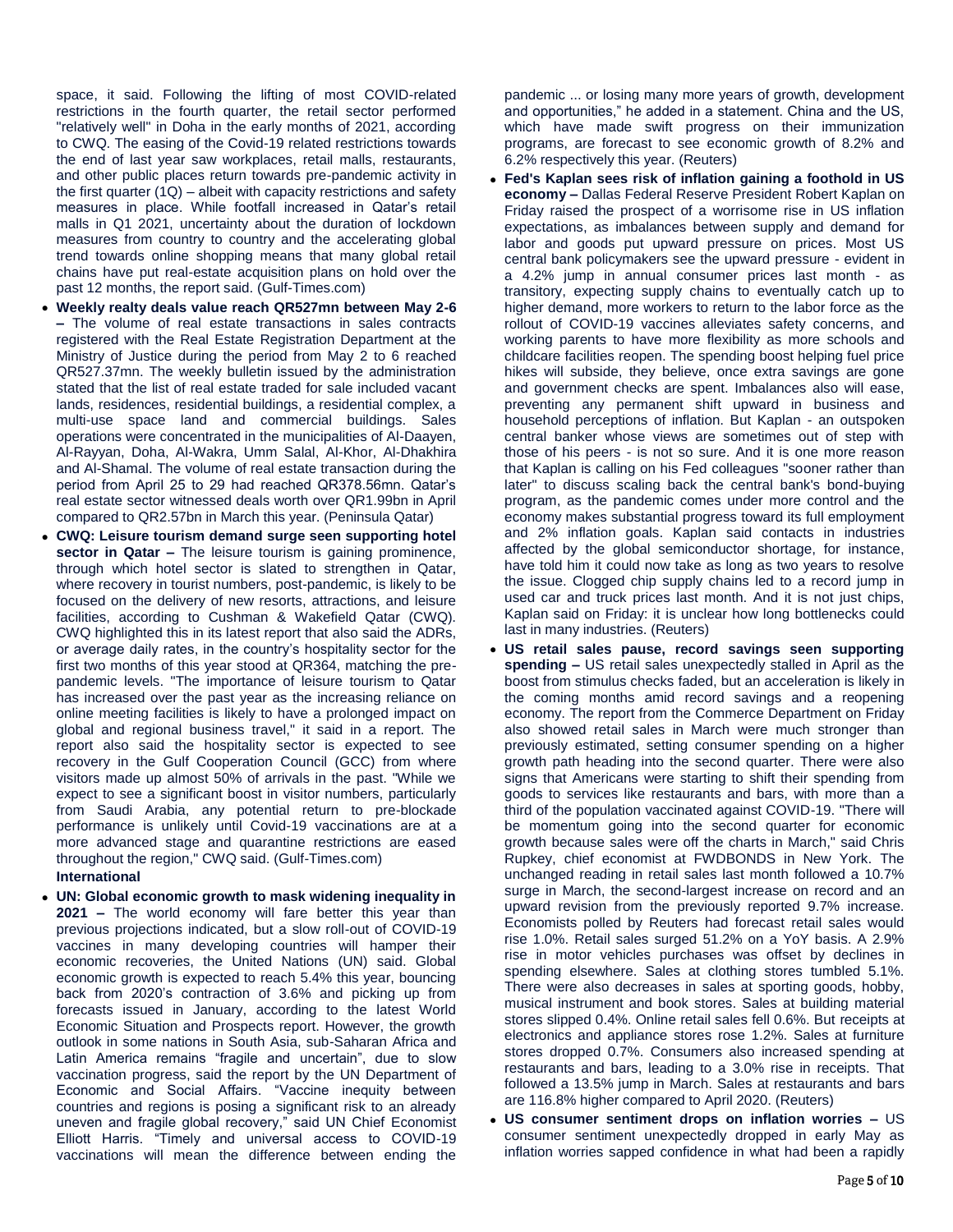brightening economic outlook, a key survey showed. The University of Michigan's Consumer Sentiment Index fell 5.5 points to a reading of 82.8, pulling back from the highest level in roughly a year in April. Economists polled by Reuters had been looking for a reading of 90.4, which would have marked the third straight monthly gain. Consumers' assessment of their current situation and their future outlook both soured, while their estimates for inflation shot up to 4.6% for this year and to 3.1% for the next 5 years - the highest in more than a decade for both. "The average of net price mentions for buying conditions for homes, vehicles, and household durables were more negative than any time since the end of the last inflationary era in 1980," Richard Curtin, the survey's chief economist, said in a statement. (Reuters)

- **US business inventories rise moderately in March –** US business inventories increased moderately in March, likely restrained by shortages of raw materials, which have weighed on the production of motor vehicles and other goods. Business inventories rose 0.3% after increasing 0.6% in February, the Commerce Department said on Friday. Inventories are a key component of gross domestic product. March's gain was in line with economists' expectations. Inventories were unchanged on a YoY basis in March. Retail inventories decreased 1.4% in March as estimated in an advance report published last month. That followed a 0.1% gain in February. Motor vehicle inventories plunged 6.1% as previously reported. Motor vehicle stocks are dwindling as a global semiconductor shortage weighs on auto production. Retail inventories excluding autos, which go into the calculation of GDP, increased 0.6% as estimated last month. Business inventories were depleted in the first quarter amid a burst in domestic demand, fueled by a reopening economy and massive fiscal stimulus. Inputs shortages at factories as well as a scarcity of workers at ports to offload imported consumer goods could make it difficult for businesses to rebuild stock. The inventory drawdown subtracted 2.64 percentage points from GDP growth last quarter. Still, the economy grew at a robust 6.4% annualized rate in the March-January period after expanding at a 4.3% pace in the fourth quarter. Wholesale inventories rose 1.3% in March. Stocks at manufacturers gained 0.7%. Business sales rebounded 5.7% in March after dropping 1.6% in February. At March's sales pace, it would take 1.23 months for businesses to clear shelves, down from 1.30 months in February. (Reuters)
- **US manufacturing production rises in April –** Output at US factories increased in April as operations at plants that were damaged by February's stormy weather in the South came back online, offsetting a decline in the production of motor vehicles. Manufacturing production rose 0.4% last month after surging 3.1% in March, the Federal Reserve said. Manufacturing production remains a touch below its pre-pandemic level. "An important contributor to the gain in factory output was the return to operation of plants that were damaged by February's severe weather in the south central region of the country and had remained offline in March," the Fed said. "The weather-induced drop in total industrial production in February and the subsequent rebound in March are now estimated to have been larger than reported last month." Economists polled by Reuters had forecast manufacturing output would increase 0.4% in April. Manufacturing, which accounts for 11.9% of the US economy, is being underpinned by massive fiscal stimulus and a shift in demand to goods from services because of the coronavirus pandemic. But the demand boom has led to a shortage of raw materials across the industry. The pandemic also is keeping some workers at home, adding to the supply constraints. A global semiconductor crunch has forced automakers in the United States to slash production. Output at auto plants dropped

4.3% in April. Excluding autos, manufacturing output rose 0.7%. The rise in manufacturing output combined with a 2.6% increase in utilities to lift industrial production by 0.7% last month. That followed a 2.4% increase in March. Mining production gained 0.7%. Capacity utilization for the manufacturing sector, a measure of how fully firms are using their resources, rose to 74.1 from 73.8 in March. Overall capacity use for the industrial sector was up 0.5 percentage point to 74.9%. It is 4.7 percentage points below its 1972-2020 average. (Reuters)

- **US import prices increase solidly in April –** US import prices increased solidly in April, the latest sign of inflation ramping up as the economy reopens. Import prices rose 0.7% last month after surging 1.4% in March, the Labor Department said on Friday. The sixth straight monthly gain lifted the YoY increase to 10.6%, the largest rise since October 2011. Import prices advanced 7.0% on a YoY basis in March. Part of the jump in the YoY prices reflected the dropping of last spring's weak readings from the calculation. Economists polled by Reuters had forecast import prices, which exclude tariffs, increasing 0.6%. The report followed on the heels of data this week showing big gains in producer and consumer prices in April. A boom in demand amid a reopening economy and massive fiscal stimulus is pushing against supply constraints. Imported fuel prices rose 0.5% last month after accelerating 7.5% in March. Petroleum prices increased 1.2%, while the cost of imported food rose 2.0%. Excluding fuel and food, import prices increased 0.6%. These so-called core import prices shot up 0.8% in March. The report also showed export prices rose 0.8% in April after increasing 2.4% in March. Export prices soared 14.4% YoY, the largest rise since the series started in September 1983, after increasing 9.5% in March. (Reuters)
- **US weekly jobless claims at 14-month low; inflation heating up –** The number of Americans filing new claims for unemployment benefits dropped to a 14-month low last week as companies held onto their workers amid a growing labor shortage that helped to curb employment growth in April. The scramble for workers comes as the reopening economy is experiencing a boom in demand, resulting in widespread shortages of inputs at factories and fanning inflation. Producer prices increased more than expected in April, leading to the biggest annual gain since 2010, other data showed. The worker shortage is despite nearly 10mn Americans being officially unemployed, a disconnect that economists expect will resolve in the coming months as increased vaccinations ease COVID-19 stress and enhanced unemployment benefits expire, allowing some workers to return to the labor market. Initial claims for state unemployment benefits dropped 34,000 to a seasonally adjusted 473,000 for the week ended May 8, the Labor Department said. That was the lowest since mid-March 2020, when mandatory closures of nonessential businesses were enforced to slow the first wave of COVID-19 infections. Economists polled by Reuters had forecast 490,000 applications for the latest week. The decrease in claims was led by Michigan, New York and Florida. Claims have dropped from a record 6.149mn in early April 2020, but remain well above the 200,000 to 250,000 range that is viewed as consistent with a healthy labor market. Some economists believe the enhanced unemployment benefits programs, including a weekly \$300 government subsidy, could be encouraging some people to attempt to file a claim for assistance, though not every application is approved. (Reuters)
- **Treasury: US April budget deficit narrows as revenues rise, outlays fall –** The US government posted a \$226bn budget deficit in April, a drop of \$512bn or 69% from the gap in April 2020, the first full month of COVID-19 lockdowns, as pandemicrelated outlays fell and revenues rose sharply. The Treasury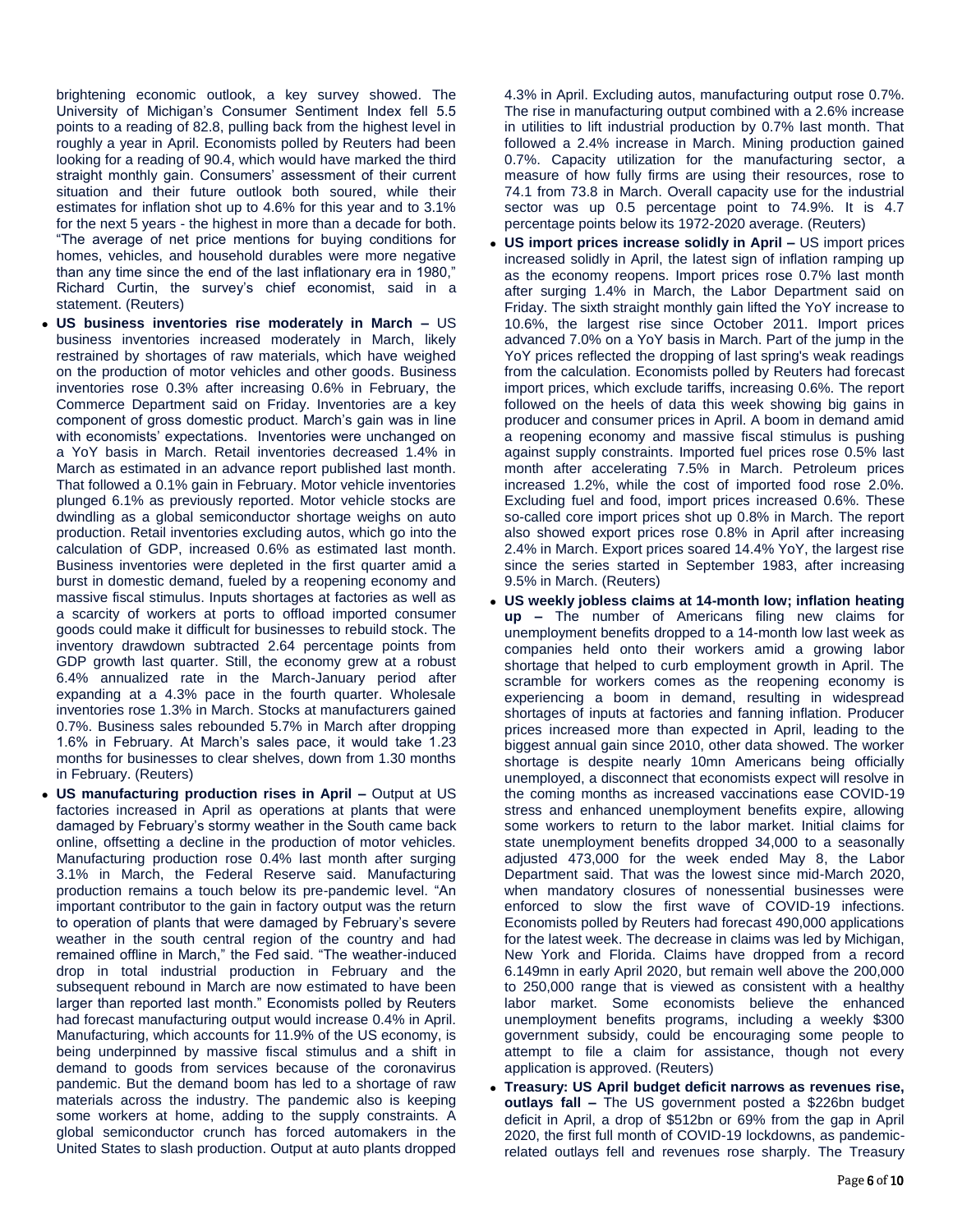Department said that the deficit for the first seven months of fiscal 2021 still hit a new record of \$1.932tn, a 30% increase from the same period of fiscal 2020. April receipts rose 82% from a year earlier to \$439bn, but the increase is partly due to last year's deferral of income tax payments to July. The Treasury deferred tax payments this year by only one month, until May 17, with no deferral for corporate taxes. April outlays were \$665bn, a decrease of 32% from April 2020, as that month contained the bulk of payments to individuals in the first round of coronavirus rescue aid. Payments under President Joe Biden's stimulus plan this year were mainly sent in March. YTD receipts for fiscal 2021 totaled \$2.143tn, up 16% from the year-ago period, while YTD outlays totaled \$4.075tn, up 22%. (Reuters)

- **US consumer prices post largest gain since 2009 as inflation ramps up –** US consumer prices increased by the most in nearly 12 years in April as booming demand amid a reopening economy pushed against supply constraints, which could add fuel to financial market fears of a lengthy period of higher inflation. The report from the Labor Department on Wednesday also showed a strong buildup of underlying price pressures, extending a stocks selloff on Wall Street. Most economists were, however, unwavering in their belief that the surge in prices would be temporary, noting that the main drivers of the bigger-than-expected inflation increase were hotels and airlines, industries that were hardest hit by the coronavirus pandemic. Bottlenecks in the supply chain, which led to a record jump in prices of used cars and trucks last month, were expected to ease. Federal Reserve Chair Jerome Powell has similar views. The consumer price index jumped 0.8% last month, the largest gain since June 2009. The CPI rose 0.6% in March. A 10.0% surge in prices of used cars and trucks, the most since the series started in 1953, accounted for over a third of the increase in the CPI last month. That followed a 0.5% rise in March. Motor vehicle production has been hampered by a global semiconductor chip shortage, boosting demand for used automobiles. Food prices increased 0.4%, lifted by rises in the cost of fruits and vegetables, dairy products, meats, fish and eggs. Households also paid more to dine out. But gasoline prices fell 1.4% after accelerating 9.1% in March. (Reuters)
- **UK economy, gearing up for recovery, grows more than expected in March –** Britain's pandemic-battered economy grew more strongly than expected in March as it gathered speed for a bounce-back from its coronavirus slump of 2020, official data showed. The 2.1% growth from February was led by the reopening of schools which, alongside COVID-19 testing and vaccinations, pushed up activity in the public sector and by retailers as consumers spent some of their lockdown savings. There was also a burst of work in the construction sector ahead of the expiry of a tax break for home-buyers. Over the first three months of 2021, when the country was under a third lockdown, gross domestic product shrank by 1.5%, the Office for National Statistics said. Although a less severe hit than initially feared, Samuel Tombs, an economist with Pantheon Macroeconomics, said it meant Britain almost certainly remained the laggard among the Group of Seven rich countries for the fourth quarter in a row. However, British GDP looked on course grow by 5% in the April-to-June period "which should mean that the UK finally hands over the wooden spoon to another G7 economy." The BoE said last week it expected the economy would recover quickly as the country speeds ahead with Europe's fastest vaccination program and coronavirus restrictions are lifted. Its forecast for 7.25% growth in 2021 would be the fastest since a Second World War rush to rearm although by comparison GDP collapsed by 9.8% in 2020, its deepest slump in over three centuries. (Reuters)
- **UK job ads climb, consumers spend more as COVID restrictions ease –** Online job adverts are on the rise in Britain, pushed up by the reopening of pubs and restaurants and other hospitality firms, and consumers are spending more money on dining out and on travel plans, data published showed. Online job adverts hit 107% of their pre-pandemic February 2020 level on May 7, up by four percentage points from two weeks earlier, figures from jobs website Adzuna showed. Most sectors saw an increase in job ads with the biggest rise in hospitality, which has seen a 46 percentage-point leap in job ads since early April before the sector reopened for outdoor customers. Indoor service is due to resume on Monday, representing a big boost for the industry which has been among the hardest hit by the pandemic and the government's lockdowns to slow it. There was also strong demand for workers in transport, logistics and warehousing which rose by 18 percentage points over the two weeks to May 7 to 235% of its February 2020 level, adding to a rise since the start of the year. "It is thought that jobs within this sector are taking longer to fill and accumulating, which is contributing in-part to the higher overall vacancy numbers for this category," the ONS said. Other figures published by the Office for National Statistics on Thursday showed spending on British credit and debit cards in the week to May 6 was 106% of its February 2020 level, up from 99% a week earlier. The ONS said the figures showed consumers were spending more on travel, eating out and other activities that are being freed up from coronavirus rules. The Bank of England expects a rise in spending by consumers, who accumulated savings during lockdowns over the past year, will help drive growth of more than 7% in Britain's economy in 2021 after its almost 10% slump in 2020. The proportion of the workforce on the government's job-protecting furlough scheme was 11% in the period between April 19 and May 2, down from a previous reading of 13%, the ONS said. A net 7% of 34,940 firms surveyed by the ONS reported an increase in turnover in March compared with March 2020. (Reuters)
- **RICS: UK house price gauge hits highest since 1988 –** A measure of British house price inflation hit its highest level since the late 1980s in April as buyers raced to take advantage of an extended tax break just as sellers retreated from the market, a survey showed. The Royal Institution of Chartered Surveyors' gauge of house prices - which reflects the proportion of surveyors reporting price increases - jumped in April to +75, its highest level since 1988, from +62 in March. Other indicators have also shown that a surge in the housing market was given fresh momentum by finance minister Rishi Sunak's announcement on March 3 that he was extending temporarily a cut to a tax on property purchases. Sunak also announced a new mortgage guarantee scheme for first-time buyers who cannot afford large deposits. RICS said new buyer demand was positive across every region for the first time this year. But new instructions from owners looking to sell slumped to -4 from +21 in March. (Reuters)
- **Germany to support quantum computing with 2bn Euros –** Germany will spend about 2bn Euros (\$2.4bn) to support the development of its first quantum computer and related technologies in the next four years, the economy and science ministries said. The science ministry will spend 1.1bn Euros by 2025 to support research and development in quantum computing, which uses the phenomena of quantum mechanics to deliver a leap forward in computation. The economy ministry will spend 878mn Euros backing practical applications. Germany's Aerospace Center (DLR) will receive the bulk of the subsidies - about 740mn Euros - to team up with industrial companies, medium-sized enterprises and start-ups to forge two consortia, the economy ministry said. (Reuters)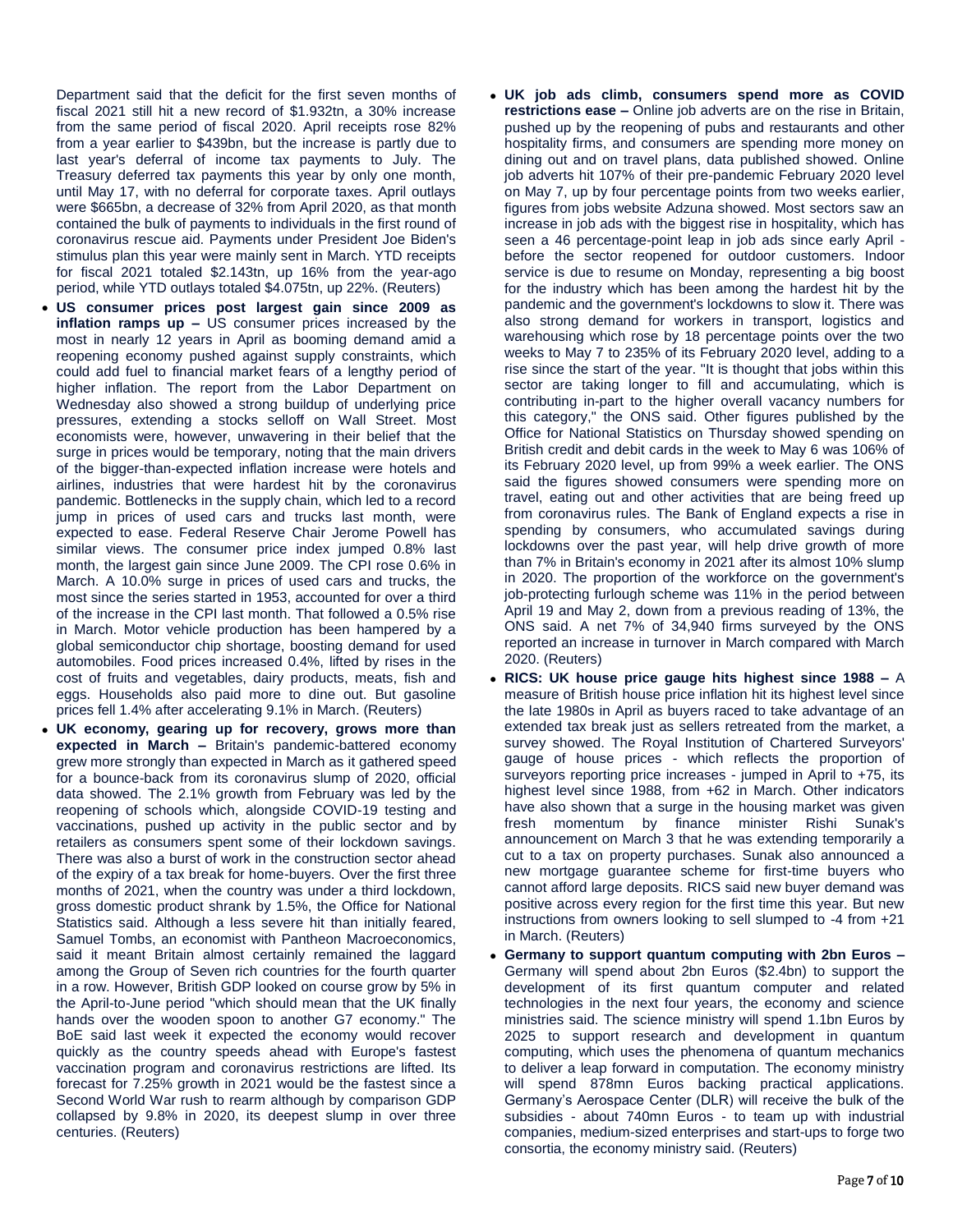- **Finance Minister: Germany aims to introduce air ticket price floor –** Germany is working on proposals to set minimum fares for air tickets in a bid to tempt passengers onto less environmentally harmful forms of transport, Finance Minister Olaf Scholz said. Scholz, his Social Democrat (SPD) party's candidate to succeed Angela Merkel as Chancellor after September's elections, said tickets should in future cost 50 to 60 Euros at a minimum. Until air travel collapsed at the start of the coronavirus pandemic, cheap flights offered by Easyjet, Ryanair and Lufthansa's Eurowings subsidiary often dramatically undercut rail offerings from Deutsche Bahn, the state-owned railway. (Reuters)
- **Commerce Ministry: China's Jan-April direct foreign investment up 38.6% –** Foreign direct investment (FDI) into China in the first four months of the year jumped 38.6% from the same period last year to 397.07bn Yuan (\$61.55bn), China's commerce ministry said. (Reuters)
- **Global banks raise Brazil GDP growth forecasts to 4% or more –** Several big international banks have raised their forecasts for Brazilian economic growth this year, after a closely-watched central bank index of economic activity for March suggested Latin America's largest economy expanded in the first quarter. Economists at Barclays, Goldman Sachs, JP Morgan, UBS and Credit Suisse all moved on Thursday, raising their gross domestic product growth forecasts for 2021 to at least 4%. Alberto Ramos and Fabio Ramos at Goldman and UBS offered the most bullish predictions of 4.5% growth, and Ramos at UBS made the biggest change in outlook, to 4.5% from 3.0%. "The overall economic performance has been far less feeble than what we expected a couple of months ago," said Ramos at UBS. Cassiana Fernandez at JP Morgan said: "Today's March IBC-Br (central bank economic activity index) came in stronger than expected. Taking together the data readings of the last three months ... we are revising up our 2021 GDP forecast to 4.1%, from 2.9% previously." The central bank said its IBC-Br economic index activity index fell 1.59% in March, less than half the 3.75% decline forecast in a Reuters poll of economists. That meant the index rose 2.3% in the first quarter of the year. Several other indicators suggest Brazil's economy has so far weathered a deadly second wave of the COVID-19 pandemic better than many observers had predicted. A technical recession of two consecutive quarters of negative growth had been mooted. Solange Srour at Credit Suisse raised her 2021 GDP growth forecast to 4.0% from 3.6% and Roberto Secemski at Barclays raised his to 4.3% from 3.2%. Both noted that early indications for the second quarter are not as bad as originally feared. The government's official 2021 GDP growth forecast is 3.2%, although Economy Minister Paulo Guedes has said 4% or even more could be on the cards. The central bank's forecast is 3.6%. (Reuters)
- **Russian economy ministry says it is concerned about strong food exports –** The Russian economy ministry is studying possible measures to address the issue of strong food exports amid globally higher prices for food and commodities, Economy Minister Maxim Reshetnikov said. Russia, which competes for the rank of the world's largest wheat exporter with the European Union, imposed some grain export curbs this year in an attempt to rein in domestic food inflation. The economy ministry will now study the need to change the existing curbs given that global inflation has accelerated, the minister said. "What really concerns us is that global food and commodity prices, in general, have resumed their growth in April," Reshetnikov told reporters. Russia kept on exporting food in April despite "significantly increased" export duties, Reshetnikov said. The economy ministry is sticking to its year-end forecast for Russia's inflation at 4.3%, Reshetnikov said, which is below

the central bank's forecast of 4.7%-5.2%. Rising inflation, boosted by Rouble weakness, has prompted the central bank to reverse its monetary easing cycle and raise rates twice so far this year, while indicating more hikes could follow despite downside risks that monetary tightening poses. (Reuters) **Regional**

- **OPEC pins oil demand hopes on second-half recovery as India dents 2Q2021 –** OPEC on Tuesday stuck to its prediction of a strong recovery in world oil demand in 2021 as growth in China and the United States counters the coronavirus crisis in India, an outlook that bolsters the group's plan to gradually ease output cuts. In a monthly report, the OPEC said demand will rise by 5.95mn bpd this year, or 6.6%. The forecast was unchanged from last month. The report's optimism comes even as it warns of "significant uncertainties," mainly around the pandemic, and as concern about India weighs on oil prices. Crude fell after the report was released but is still up 30 per cent this year at near \$68 a barrel. "India is currently facing severe Covid-19-related challenges and will therefore face a negative impact on its recovery in the second quarter, but it is expected to continue improving its momentum again in the second half of 2021," OPEC said in its monthly report. India's seven-day average of new Covid cases hit a record high on Tuesday. Oil refiners in the country - the third-largest consumer - are reducing crude processing rates. (Reuters)
- **Saudi Arabia pushes for sweeping Sudan debt restructuring –** Saudi Arabia will press Sudan's creditors to reach a broad agreement to reduce the African country's \$50bn -plus debt pile, said a Saudi official who will be directly involved in the debtrestructuring talks. Sudan's transitional government, led by Prime Minister, Abdalla Hamdok, is battling a crippling economic crisis and pushing through aggressive reforms as it seeks relief from debt owed to foreign states, international financial institutions and commercial creditors. "In terms of restructuring, we will push the envelope more for everybody to restructure (debt) and provide Sudan with greater breathing space and support for the reforms," the Saudi official told Reuters on condition of anonymity ahead of a Paris conference on Monday to promote investment and debt relief for Sudan. "Deferral alone is not going to help I would be looking for friends like Saudi Arabia and others to provide (debt) haircuts. We will support whatever efforts there are in the international community to provide that." (Reuters)
- **Saudi to supply full crude volumes to at least 4 Asia buyers in June –** Saudi Arabia, the world's top crude oil exporter, will supply full volumes of crude to at least four Asian refiners in June, five people with knowledge of the matter said on Tuesday. The OPEC kingpin started easing supply cuts to buyers in May as OPEC, Russia and their allies, a group known as OPEC+, stuck to plans for a phased roll-back of oil production restrictions from May to July. But state energy giant Saudi Aramco is also trimming supplies to a fifth Asia buyer in June within a permissible adjustment limit in the contract, they said. Under the contracts, the seller or the buyer can adjust loading volumes, depending on demand and shipping logistics, using operational tolerance which ranges from plus to minus 10% of the contracted Saudi volume. (Reuters)
- **UAE attracts foreign investments of \$19.88bn in 2020 –** Foreign direct investment (FDI) into the UAE rose to \$19.88bn in 2020, up 44.2% from the previous year, the government said on Saturday. Contributing to this figure were large deals carried out by the state-run Abu Dhabi National Oil Co (ADNOC), state news agency WAM said, without giving any further details. Economy Minister, Abdullah al-Marri said the UAE would move forward with initiatives to increase the efficiency of the business environment, strengthen investor confidence, increase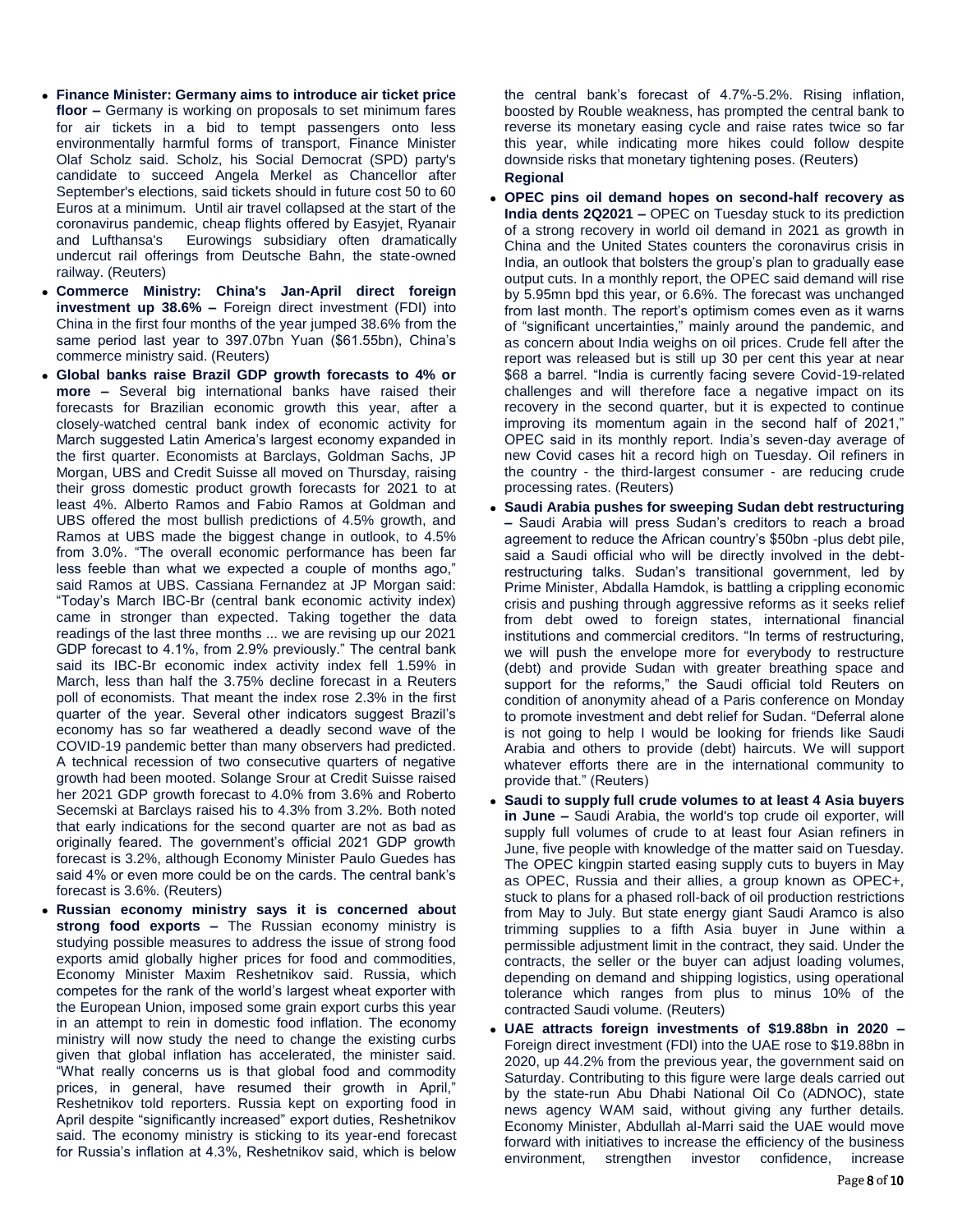opportunities in priority sectors, and unify efforts to improve competitiveness at local and federal levels. (Reuters)

- **UAE to help Sudan secure all petroleum needs through flexible agreement –** The UAE has committed to supplying Sudan's full requirements of petroleum products through a contract by the UAE's state oil producer ADNOC, Sudan's Cabinet Affairs Minister, Khalid Omer Yousif told Reuters on Tuesday. Sudan has had frequent troubles securing a stable supply of petrol, diesel, fuel oil, and cooking gas, which have resulted in frequent lines at gas stations, power cuts, and protests. Yousif said Sudan received very favorable financial terms. Financing imports has frequently been an issue as the country has chronically low foreign reserves. The country's transitional government has removed subsidies on petrol and diesel, part of a raft of reforms designed to attract foreign financing and pull the country out of a protracted economic crisis. (Reuters)
- **Abu Dhabi creates council to review free zone regulations –** The government of Abu Dhabi said on Tuesday it has established a council to review regulatory legislation for free zones and create a database for businesses using them, according to a statement. (Reuters)
- **Aldar is halfway through due diligence on Sodic acquisition –** Abu Dhabi-based Aldar Properties is halfway through its due diligence process on an offer to buy a majority stake in Egypt's Sixth of October for Development & Investment Co. and is looking for additional opportunities in the Arab world's most populous country. The offer for the Egyptian property developer, known as Sodic, "is one of a number of opportunities we are looking at in Egypt," Chief Executive Officer, Talal Al Dhiyebi told Bloomberg TV. "We think it's one of the most lucrative and attractive real estate markets." Earlier this year, Aldar -- Abu Dhabi's largest developer -- submitted a preliminary non-binding offer to buy a minimum 51% stake in Sodic in a deal that values the Egyptian company at about \$420mn. Aldar has been looking to expand abroad as it faces limited growth prospects in the UAE. Aldar may invest between \$1bn to \$1.5bn in the next 12 to 18 months on acquisitions abroad and at home, Al Dhiyebi said. It is also expanding its education and property management businesses, he added. Aldar may sell bonds in the next three to six months if it finalizes some acquisition opportunities, Al Dhiyebi said. (Bloomberg)
- **Warba Bank reports net income of KD2.78mn in 1Q2021 –** Warba Bank reported net income of KD2.78mn in 1Q2021 compared to KD2.08mn in 1Q2020. Operating revenue came in at KD19.7mn, an increase of 39% YoY, Operating profit came in at KD12.9mn, an increase of 69% YoY. The bank cites increase in net investment income and foreign exchange gain, Increase in provision for impairment and credit loss. (Bloomberg)
- **Online platform gets funding from Omani firm to accelerate GCC expansion plans –** A leading online platform has recently partnered with one of Oman's pioneering and largest powerhouses as part of plans to accelerate expansion across the GCC region. Mohsin Haider Darwish (MHD) signed an agreement to become a significant shareholder in the unique and innovative global online marketplace, Nabay.com, in a ceremony held in MHD's head office in Muscat. The investment from MHD will help accelerate the Omani platform's userfocused mission to become one of the largest cross-border ecommerce marketplaces in the region, underscoring MHD's commitment towards expanding its market reach within the GCC region, and beyond. The signing ceremony was led by Nabay.com founder and chairman, Nabeel Jawad Sultan, and Mohamed Abdallah al-Kharusi, chief investment officer of MHD-ITICS, in the presence of both companies' executive and senior management. (Gulf-Times.com)

 **Ahli United Bank reports net profit of \$159.6mn in 1Q2021 –** Ahli United Bank reported net profit of \$159.6mn in 1Q2021 compared to \$171.4mn in 1Q2020. Net operating income came in at \$210.3mn, a decrease of 9.5% YoY. (Bloomberg)